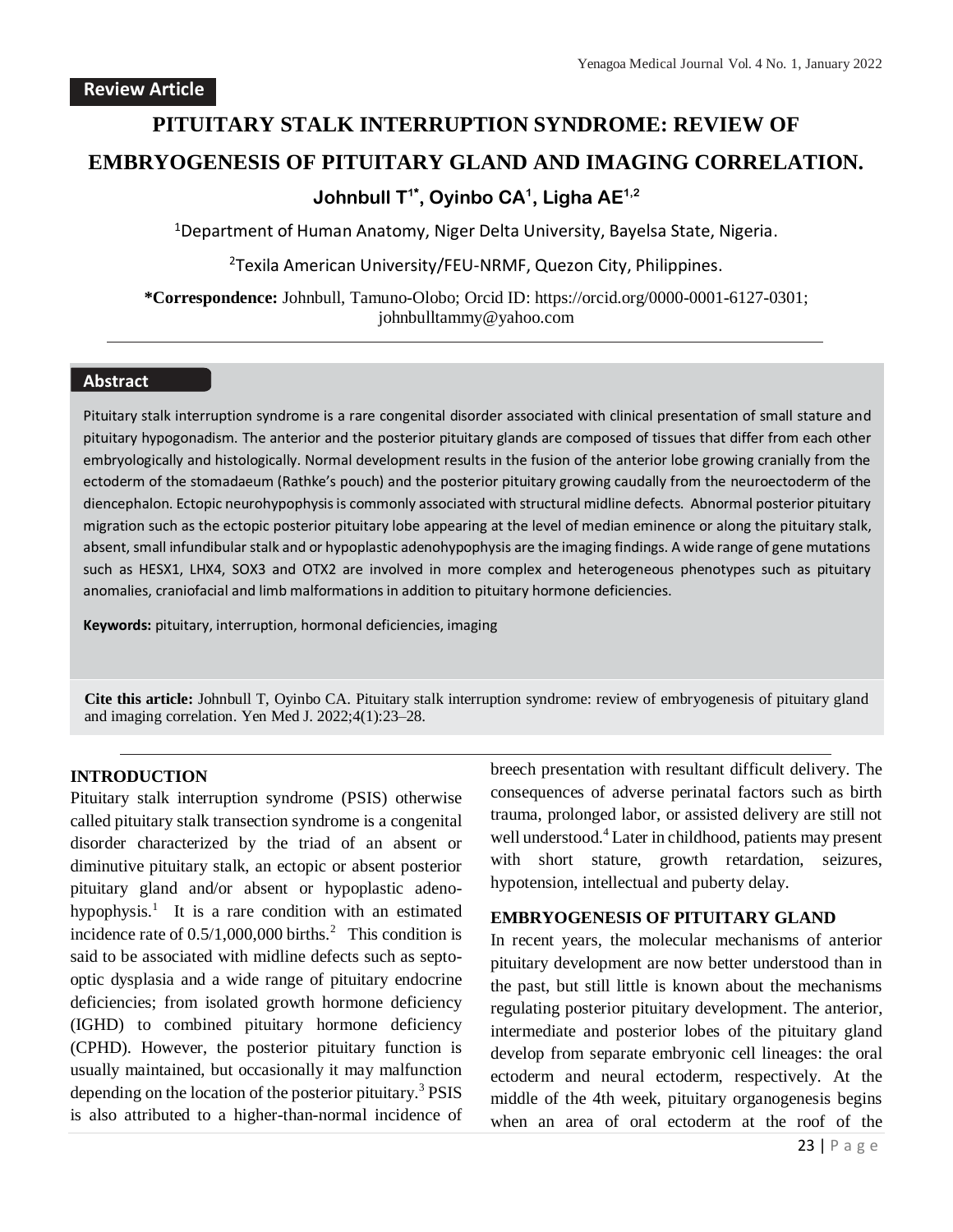presumptive oral cavity invaginates upwards to form the Rathke's pouch, which eventually becomes the anterior pituitary gland.<sup>5</sup> The ventral wall of Rathke's pouch becomes the anterior lobe, whereas the posterior wall of the pouch develops into the pars intermedia.<sup>6</sup> The posterior pituitary evolves from an infundibulum that develops by downward evagination of the dorsal presumptive diencephalon from the floor of the third ventricle soon after Rathke's pouch begins to extend upward. The two structures maintain close contact while cells migrate from the mesoderm and neural crest into the space between the presumptive brain and oral cavities. It comprises the distal axons of the hypothalamic magnocellular neurones that shape the anterior pituitary gland. After its caudal migration, it is encapsulated together with the ascending ectodermal cells of Rathke's pouch which form the anterior pituitary. By the end of the first trimester, this development is completed and antidiuretic hormone and oxytocin can be found in neurohypophyseal tissue. The cell bodies are located in the paraventricular nucleus (PVN) and supraoptic nucleus (SON) in the hypothalamus and the axons project to the neurohypophysis where the hormones are secreted into the bloodstream.

Structural pituitary abnormalities are mostly seen with anomalies of midline structures of the brain, such as corpus callosum and anterior commissure. Craniofacial anomalies such as cleft lip and palate, septo-optic dysplasia and basal encephalocele are often seen with varying degrees of pituitary dysfunction and hypoplasia.<sup>7</sup> Congenital absence of the pituitary and ectopic anterior pituitary tissue is very rare. Although functional ectopic posterior pituitary (EPP) tissue is sometimes incidentally observed on brain imaging (Fig. 1 A and B). EPP occurs as a result of abnormal pituitary gland development in the growing fetus. In many instances, a cause cannot be identified. In a large number of cases, genetic mutations related to EPP can be explained.

During embryogenesis, neuroepithelial cells from the lining of the third ventricle migrate to the walls where they mature to develop into paraventricular nucleus. Some of these cells migrate laterally towards and superior to the optic chiasm to form the supraoptic nucleus. The unmyelinated axons of the supraoptic nucleus traverse the basal hypothalamus to form the neural stalk and Yenagoa Medical Journal Vol. 4 No. 1, January 2022

eventually end at the floor of the third ventricle and in the median eminence. Our understanding of the role of transcription factors in hypothalamus development has helped to clarify the early differentiation of this cell lines.<sup>8</sup>

The BRN2, OTP, SIM1 and ARNT2 genes seem to be involved in the cascade of transcription factors associated in the development of the neuroendocrine hypothalamus leading to the completion of posterior pituitary development by the end of the first trimester.<sup>9</sup> Null mutation of UNcx4.1 revealed a phenotype consisting of an ectopic localization that extends vasopressinergic axons from paraventricular and supraoptic nuclei; these axons do not stop at the normal location in the neurohypophysis, but instead grow into the anterior pituitary lobe.<sup>9</sup> A Hes1-null pituitary gland was shown to be reduced in size in a recent study but was otherwise morphologically normal in comparison to the control. In Hes1-Hes5 double-mutant mice, the evagination of the pituitary stalk was affected and the anterior pituitary gland was lost compared to both the wild-type and Hes1 null mice, indicating that both Hes genes transcription factors are essential for the formation of the neurohypophysis. $10$ 

## **GENE MUTATIONS ASSOCIATED ECTOPIC NEUROHYPOPHYSIS**

Ectopic neurohypophysis associated with adenohypophysis dysfunction has been reported as naturally occurring mutations of transcription factors involved in development of the pituitary gland. Among these are gene mutations taking place in early phase of development such as GLI2, HESX1, FGF8, FGF1, PROK2, PROKR2, OTX2, SOX2, SOX3, PITX2, ARNT2, LHX3, LHX4 which are involved in more complex and heterogeneous phenotypes such as pituitary anomalies, various craniofacial and limb malformations in addition to pituitary hormone deficiencies. $11$  On the other hand, mutations of genes playing a role in the late development (PROP1 and POU1F1) are usually associated with multiple pituitary hormone deficiency (MPHD) phenotypes.  $11,12$  In all these gene mutations, the four most commonly involved in the pituitary stalk transection syndrome are; HESX1, LHX4, SOX3 and OTX2.<sup>13</sup> These mutations of transcription factors have been implicated in abnormal anterior pituitary organogenesis and posterior pituitary migration.<sup>14</sup>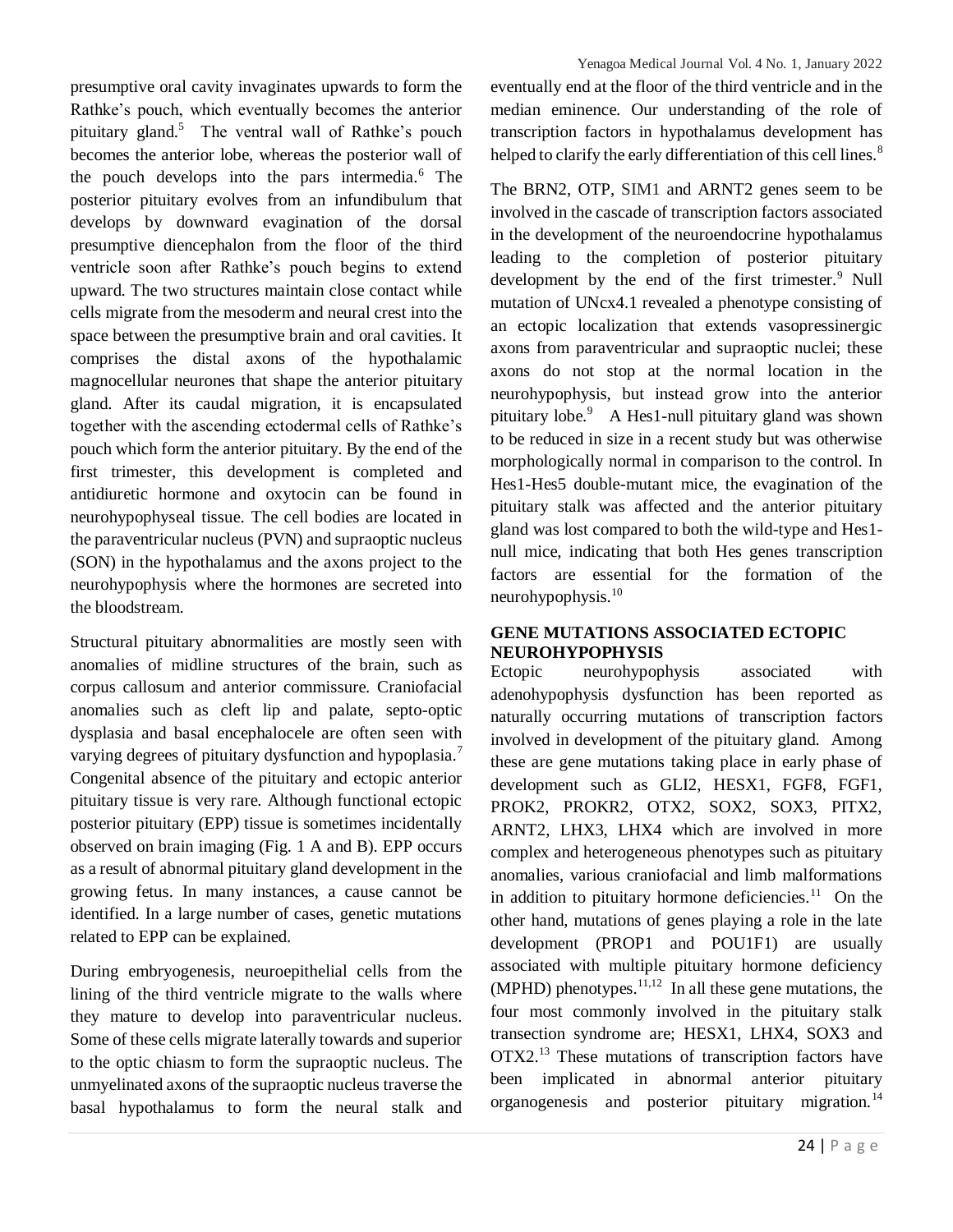HESX1 which was the first gene mutation described with EPP (a common finding in idiopathic GHD) has been reported to be associated with agenesis of the corpus callosum, hypoplasia of the optic nerves, pituitary hypoplasia and EPP.<sup>15</sup>

Three reports have described patients with LHX4 gene mutations. In the first, a heterozygous mutation in an intron of LHX4 in a consanguineous family with members exhibiting multiple pituitary hormone deficiency (MPHD) characterized by short stature, small sella turcica, hypoplastic anterior pituitary and cerebellar defects presenting with deficiencies in GH, TSH, and ACTH (LH and FSH were not investigated in the study).<sup>16</sup> In the second report, a heterozygous mutation (P366T) affecting a residue in the carboxyl terminus of LHX4 was found to be associated with deficiencies of GH, prolactin, TSH, LH, FSH, ACTH, a hypoplastic anterior lobe, an ectopic posterior pituitary, a poorly developed sella turcica, Arnold-Chiari malformation, and respiratory distress syndrome.<sup>17</sup> In the third study involving  $5$ patients, three types of heterozygous missense mutations in LHX4 were identified. The patients have GH deficiency and some also display reductions in TSH, LH, FSH, or ACTH. Three patients displayed *in situ* posterior pituitary and two had EPP while the anterior pituitary was hypoplastic in 3 and normal in one; pituitary cysts were found in 2 patients. $18$ 

SOX3, a single axon gene closely related to SRY is strongly implicated in the etiology of X-linked hypopituitarism in both humans and mice. The phenotype of Sox3 mutant mice is found to be variable and complex, with abnormalities throughout the hypothalamicpituitary-gonadal axis. In humans, mutations of SOX3 and duplications at Xq26–27 are implicated in a syndrome of X-linked hypopituitarism and mental retardation. Sox3 over expression produces clinical and endocrine hypopituitarism-related disorders linked with EPP, as well as abnormalities of the pituitary stalk, implying that the SOX3 gene is critical for normal diencephalon, infundibulum, and anterior pituitary development. $19$ 

OTX2, which is not expressed in the hypophysis but important in brain development as a transcription factor, is seen with a large spectrum of syndromes such as with various hypophyseal deficiency findings from isolated growth hormone deficiency to panhypopituitarism, hypoplastic ectopic hypophysis and Chiari syndromes.<sup>12</sup>

## **IMAGING IN PITUITARY STALK TRANSECTION SYNDROME**

Detection of structural abnormalities accompanying pituitary and hypothalamic deficits really improved with advances in MRI imaging techniques in recent years. Commonly seen pituitary anomalies on imaging include hypoplastic pituitary, complete or partial empty sella turcica, EPP and hypoplastic or absent infundibulum. $^{20}$ Imaging of the pituitary gland is very vital not only in confirming the diagnosis of pituitary lesions but also in determining the differential diagnosis of other sella turcica lesions. Plain skull radiographs are not good at delineating soft tissues and are not requested these days for diagnosing pathologies in the sellar and parasellar regions. The radiographic size of sella turcica is not a sensitive indicator of pituitary gland abnormality, as the empty sella turcica may itself lead to enlargement of size.<sup>21</sup> Thus, the plain radiographs have been substituted by cross-sectional imaging techniques such as CT and MRI. CT scan, though not commonly used for evaluating sellar and para-sellar lesions, it is very useful in the detection of soft tissue calcification, bony destruction, and surgically important bony anatomy. CT scan is relevant especially when MRI is contraindicated in patients with pacemakers or metallic implants in the body. However, less optimal soft tissue contrast and radiation exposure are two valuable disadvantages that limit the judicious use of CT scan in pituitary region evaluation.

MRI is the examination of choice for sellar and para-sellar lesions due to its superior soft tissue contrast, multiplanar capability and no risk of ionizing radiation. Besides, MRI also provides useful information about the relationship of the gland with adjacent anatomical structures and helps to plan surgical interventions. MRI techniques in diagnosing pituitary pathologies have witnessed a rapid evolution, ranging from non-contrast MRI in late 1980s, contrastenhanced MRI in mid-1990s and more recently, dynamic contrast-enhanced MRI. Introduction of dynamic contrast-enhanced MRI has further refined this technique in diagnosing pituitary pathologies such as microadenomas and even vascular component of the infundibulum in pituitary stalk transection syndrome.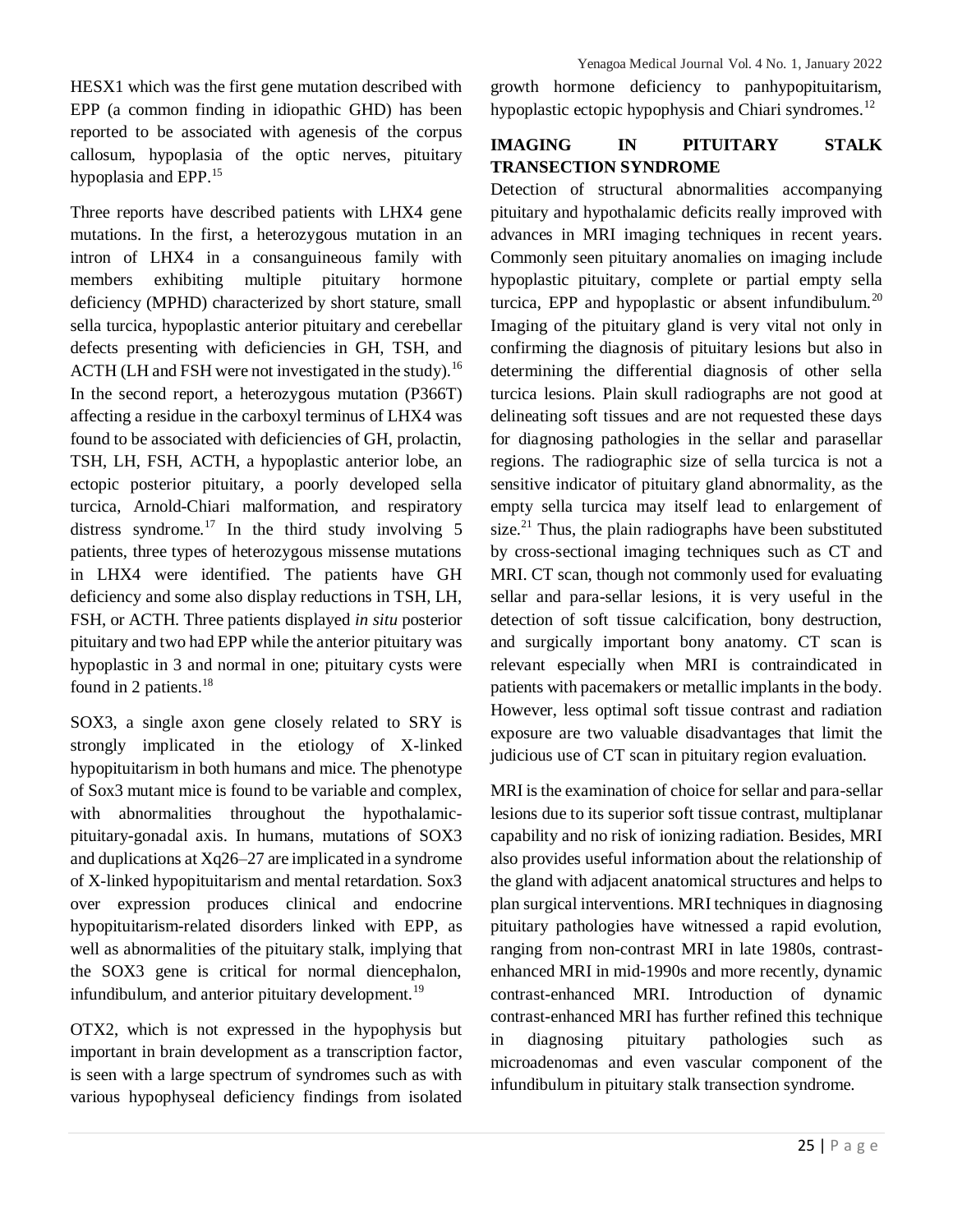On T1-weighted images, the posterior pituitary shows hyperintense signal while the anterior pituitary gland is of intermediate signal intensity. The cause of the hyperintense signal of the posterior pituitary on T1-weighted images is still controversial. The presence of neurosecretory granules in the posterior pituitary has been attributed as to why there is high signal intensity in T1 weighted images by Fujuswa et al. $^{22}$  Another report states that the high signal intensity might be associated to lipid in the posterior lobe pituicytes.<sup>23</sup>

Currently, there is a wide range of advanced MR techniques that are particularly helpful in evaluating specific cases. These include 3D volumetric analysis of pituitary volume, high-resolution MR imaging at 3 Tesla (T) for evaluating pituitary stalk.<sup>21</sup> Typical findings are those of small anterior pituitary lobes and pituitary stalks, with hyperintensity at the median eminence corresponding to an ectopic posterior pituitary lobe, which does not suppress on fat-saturated T1 weighted MR images. Other features are that of a thin truncated infundibulum and a small or normal sized sella turcica containing a hypoplastic anterior pituitary lobe (Fig. 1C). The infundibulum is best visualized in the contrastenhanced images, normally seen angling postero-superiorly toward the median eminence which is identified by its enhancement.

Data available show a varying correlation between anomalies of posterior pituitary development as observed at MRI scan and patient endocrine function. MPHD is particularly associated with EPP and anterior pituitary hypoplasia at a high rate, ranging between 74 and 100% of cases. Isolated GH deficiency, contrarily, is associated with these particular MRI features at a lesser rate, ranging between 2 and  $68\%$ .<sup>17</sup> A detailed study of the pituitary stalk should be carried out after the administration of contrast medium injection using gadopentetate dimeglumine (Gd-DTPA). A finding of vascular component of the stalk has a great deal of prognostic significance since patients with agenesis of the pituitary stalk run a greater risk of developing MPHD than those who show the vascular residue of the stalk.<sup>17</sup> Patients in whom the infundibular stalk is not identifiable (Fig. 1 D) after gadolinium administration have a 27 times greater risk of developing additional pituitary hormone deficiencies than those with a residual vascular pituitary stalk.<sup>24</sup> The size and identification of EPP are helpful in the diagnosis and prognosis of patients with GH deficiency and the size of EPP may vary considerably between patients, ranging from small EPP to large EPP and even huge EPP. In particular, the size and the location of EPP are said to be early markers of evolving pituitary hormone deficiencies as reported.<sup>25</sup>

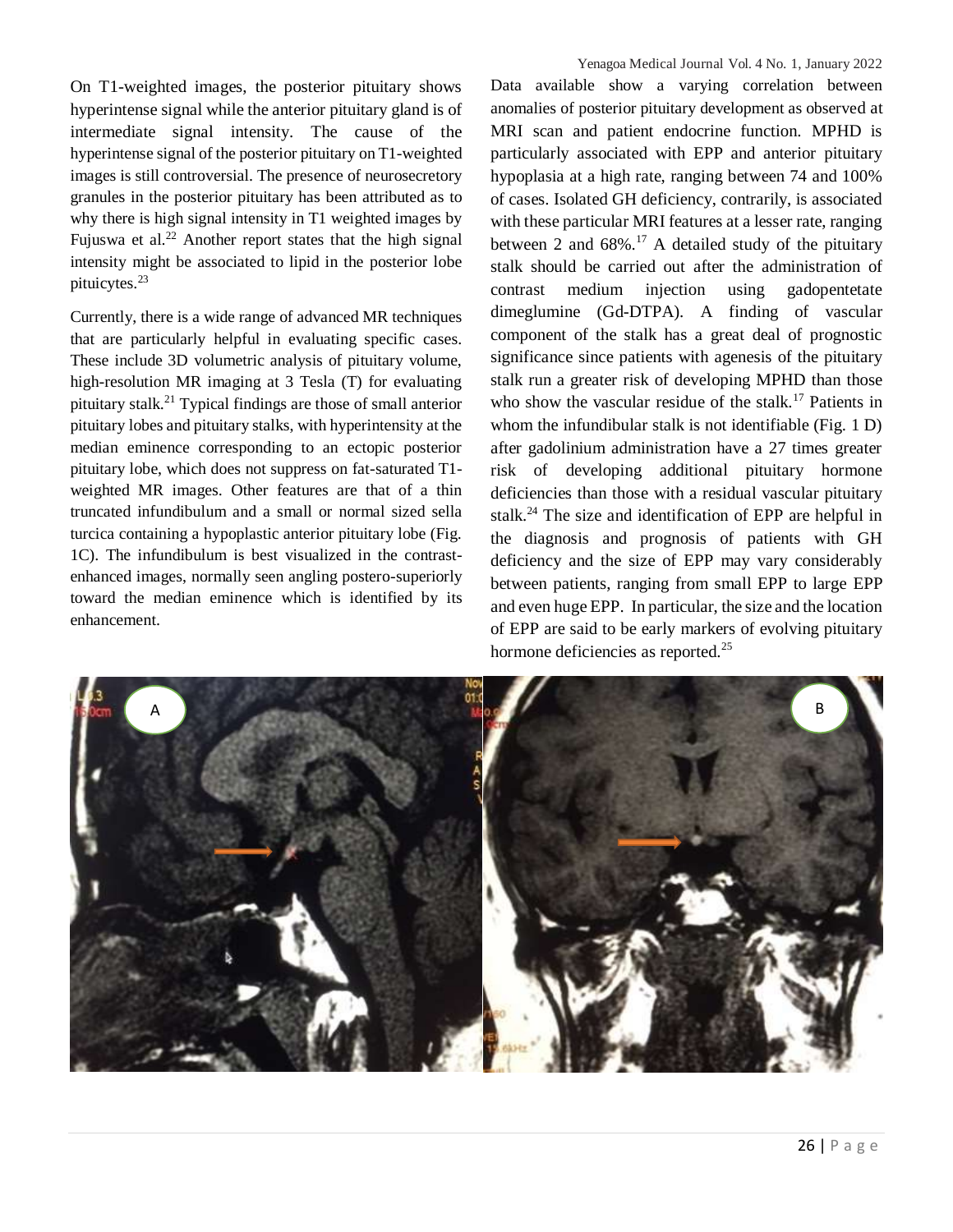

Figure 1A and B: MRI showing Ectopic Posterior Pituitary, Figure 1 C: MRI showing Hypoplastic anterior pituitary, Figure 1 D: MRI of a patient with absent pituitary stalk. From MRI images, by Alloysius Ebi Ligha, 2019.

## **CONCLUSION**

Pituitary stalk interruption syndrome typically has a range of associated clinical and MR imaging abnormalities. The presence of an ectopic posterior pituitary lobe should alert the radiologist to the possibility of associated cerebral malformations, especially in the midline structures. The location of the ectopic lobe can vary, but it is most commonly located along the median eminence in the floor of the third ventricle. The cause of an ectopic posterior pituitary gland is largely defective neuronal migration during embryogenesis. Usually, the anterior pituitary gland is absent, or attenuated and reduced in height, and the infundibular stalk may not be present or diminutive in size. Analysis of this interesting association and potential molecular defects may help to shed more light on the mechanisms of early pituitary development and neuronal cell migration.

## **CONFLICT OF INTEREST**

The authors declared that there are no conflicts of interest

## **AUTHOR CONTRIBUTIONS**

Both authors made substantial contribution to the study and the manuscript.

## **REFERENCES**

- 1. Wang CZ, Guo LL, Han BY, Su X, Guo QH, Mu YM. Pituitary stalk interruption syndrome: from clinical findings to pathogenesis. *J Neuroendocrinol*. 2017;29(1).
- 2. El Chehadeh-Djebbar S, Callier P, Masurel-Paulet A, Bensignor C, Méjean N, Payet M, et al. 17q21.31 microdeletion in a patient with pituitary stalk interruption syndrome. *Eur J Med Genet*. 2011;54:369–373.
- 3. Pinto G, Netchine I, Sobrier ML, Brunelle F, Souberbielle JC, Brauner R. Pituitary stalk interruption syndrome: A clinical-biological-genetic assessment of its pathogenesis. *J Clin Endocrinol Metab*. 1997;82:3450–3454.
- 4. 5. Rona RJ, Tanner JM. Aetiology of idiopathic growth hormone deficiency in England and Wales. *Arch Dis Child*. 1977;52:197–208.
- 5. Moore KL, Persaud TVN, Torchia MG. In: The developing Human: Clinically oriented Embryology, 9<sup>th</sup> ed. Philadelphia, US: W.B. Saunders Company; 2012:445-448.
- 6. Mehta A, Dattani MT. Developmental disorders of the hypothalamus and pituitary gland associated